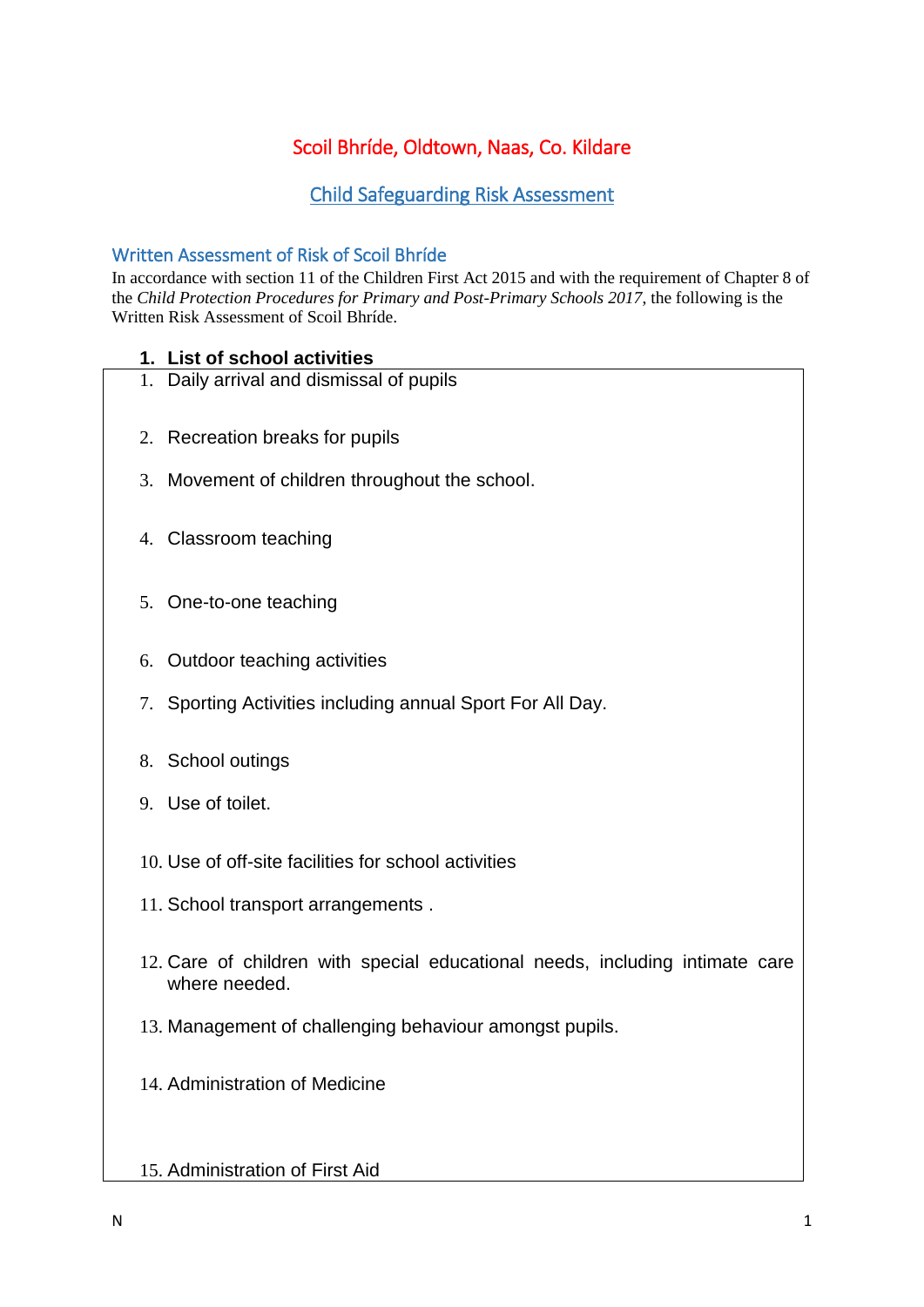- 16. Prevention and dealing with bullying amongst pupils
- 17. Care of pupils with specific vulnerabilities/ needs such
	- Pupils from ethnic minorities/migrants
	- Members of the Traveller community
	- Lesbian, gay, bisexual or transgender (LGBT) children
	- Pupils perceived to be LGBT
	- Pupils of minority religious faiths

18. Recruitment of school personnel including -

Teachers/SNA's

- Caretaker/Secretary/Cleaners
- Sports coaches
- External Tutors/Guest Speakers
- Volunteers/Parents in school activities
- Visitors/contractors present in school during and after school hours
	- Visitors/contractors present during after school activities
- 19. Participation by pupils in religious ceremonies/religious instruction external to the school.
- 20. Use of Information and Communication Technology by pupils in school
- 21. Students participating in work experience in the school
- 22. Student teachers undertaking training placement in school
- 23. Use of video/photography/other media to record school events
- 24. After school use of school premises by other organisations.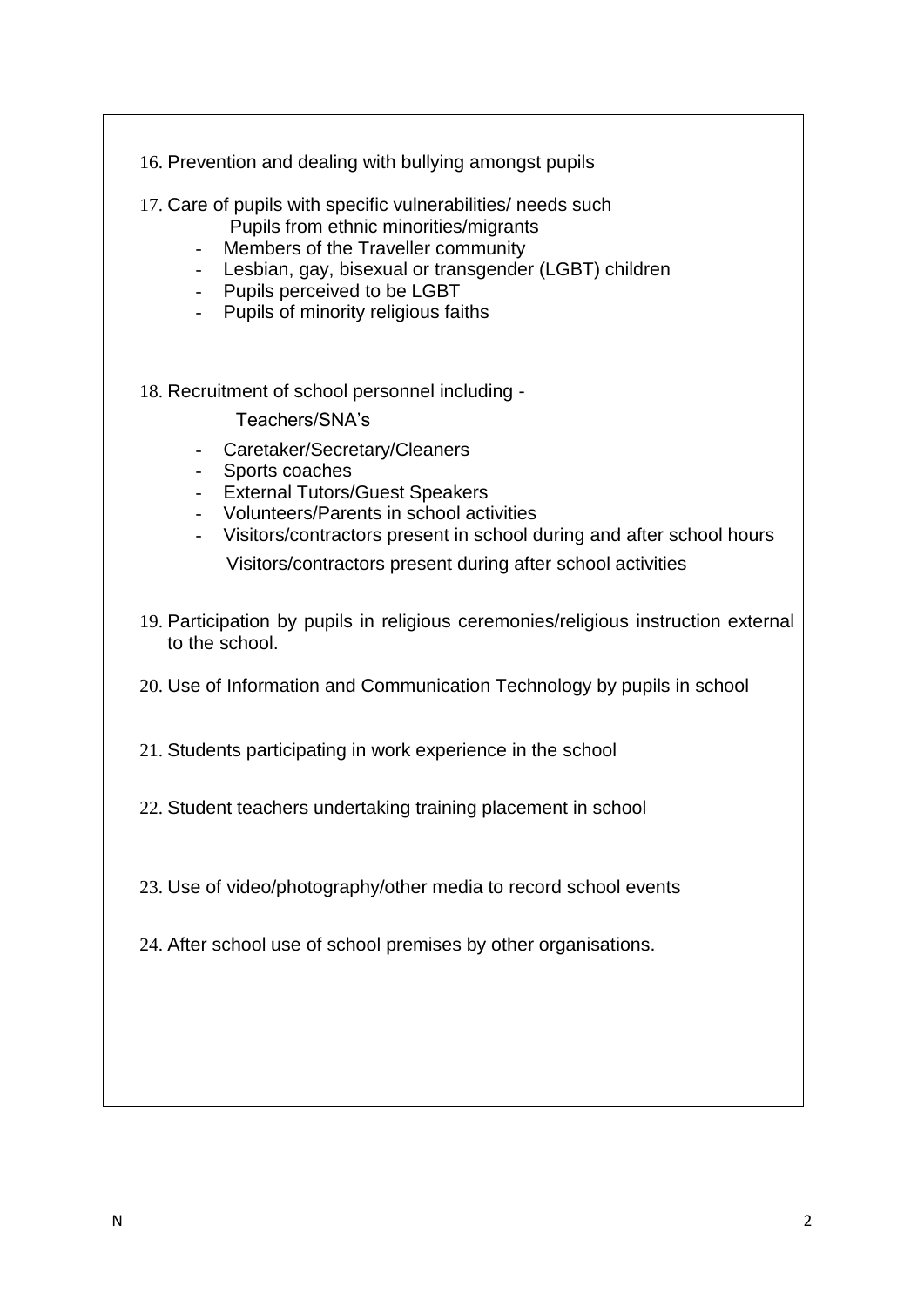#### **2. The school has identified the following risk of harm in respect of its activities -**

- Risk of harm not being recognised by school personnel.
- Risk of harm not being reported properly and promptly by school personnel.
- Risk of child being harmed in the school by a member of school personnel.
- Risk of harm due to inadequate supervision of children in school.
- Risk of harm due to inadequate supervision of children while attending out of school activities.
- Risk of harm due to inappropriate relationship/communications between child and another child or adult.
- Risk of harm due to children inappropriately accessing/using computers, social media, phones and other devices while at school.
- Risk of harm in one-to-one teaching, counselling, coaching situation.
- Risk of harm caused by member of school personnel communicating with pupils in an inappropriate manner via social media, texting, digital device or other manner.
- Risk of child being harmed in the school by another child.
- Risk of harm due to bullying of child.
- Risk of harm to children with SEN who have particular vulnerabilities.
- Risk of harm to child while a child is receiving intimate care.
- Risk of harm due to inadequate code of behaviour.
- Risk of child being harmed in the school by volunteer or visitor to the school.
- Risk of child being harmed by a member of school personnel, a member of staff of another organisation or other person while child is participating in out of school activities e.g. school trip, swimming lessons etc.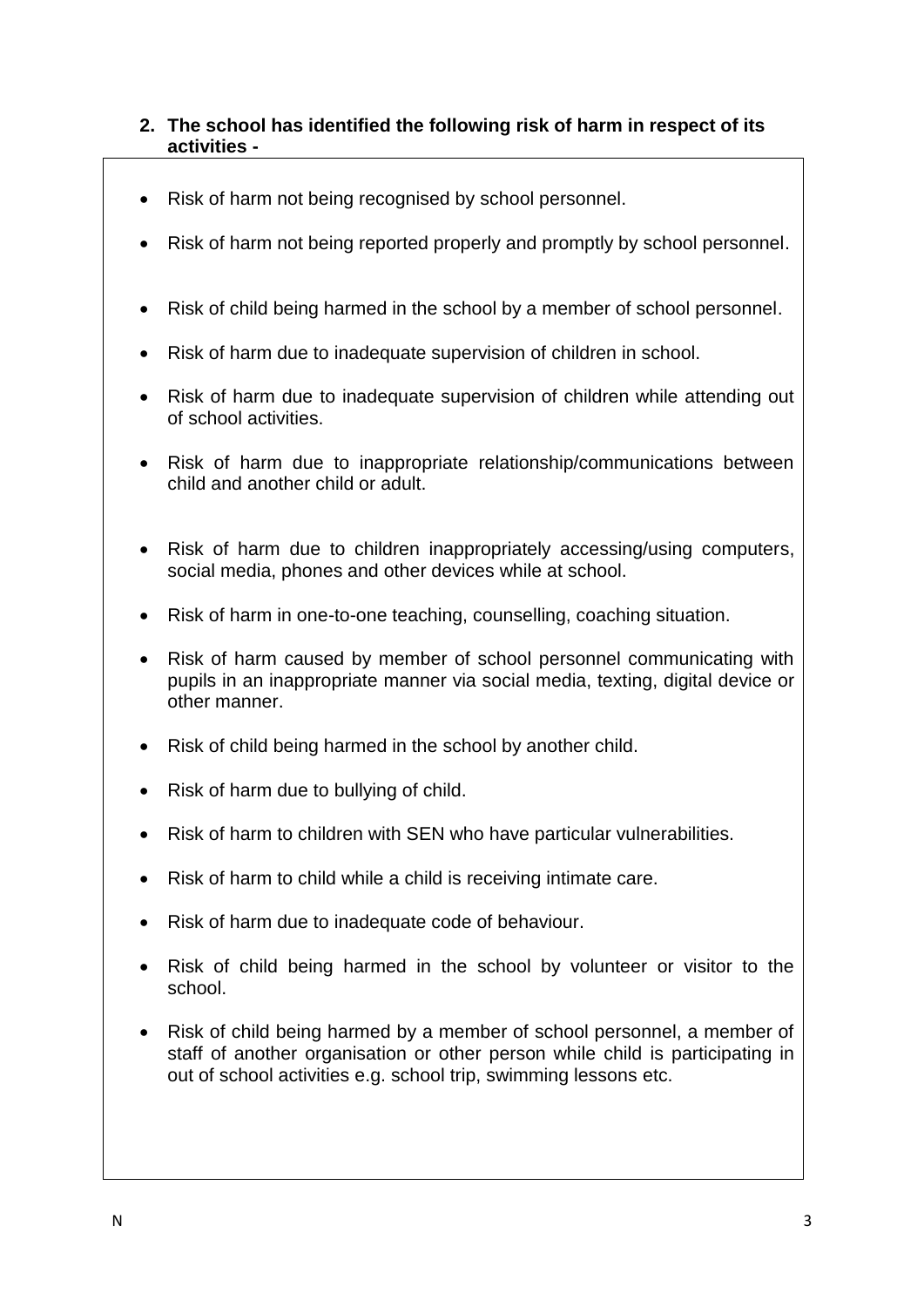#### **3. The school has the following procedures in place to address the risks of harm identified in this assessment -**

- All school personnel are provided with a copy of the school's *Child Safeguarding Statement.*
- *Encourages staff and board of management members to avail of relevant training.*
- The *Child Protection Procedures for Primary and Post-Primary Schools 2017* are made available to all school personnel.
- School Personnel are required to adhere to the *Child Protection Procedures for Primary and Post-Primary Schools 2017* and all registered teaching staff are required to adhere to the *Children First Act 2015* .
- All teachers should adhere to the Code of Professional Conduct for Teachers. See www.teachingcouncil.ie.
- Scoil Bhríde implements in full the Stay Safe Programme.
- The school implements in full the SPHE curriculum.
- The school has an Anti-Bullying Policy which fully adheres to the requirements of the Department's *Anti-Bullying Procedures for Primary and Post-Primary Schools.*
- Scoil Bhríde has a Health and Safety Policy.
- The school has in place a policy and procedures for the administration of medication to pupils.
- The school has in place a policy and procedures for the administration of First Aid.
- Scoil Bhríde has in place a Code of Behaviour for pupils.
- The school has in place a Critical Incident Management Plan.
- School personnel should not give lifts in their cars to individual students.
- Scoil Bhríde feels that one-to-one teaching should only happen in exceptional cases. Special Educational Needs (SEN) teachers will do a mixture of in-class work and small group work. It is envisaged that should SEN teachers need to withdraw students from class that this will be done in a group situation. The Reading Recovery programme requires that children work with the teacher on a one-to-one basis. Reading Recovery has been organised to take place in a room that is shared by five SEN teachers.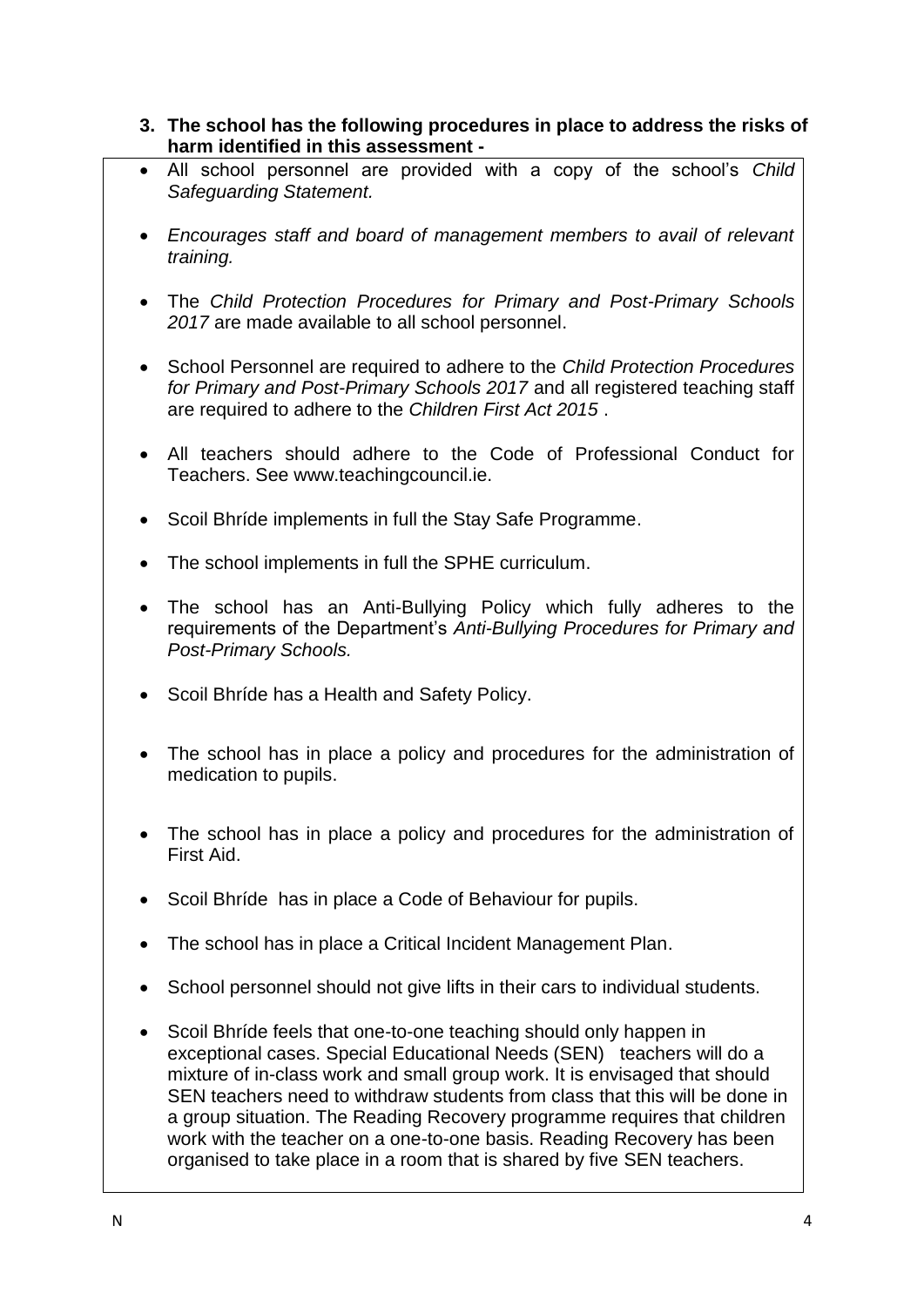- Students will be supervised at all times. Procedures for the supervision of children during break times are outlined in the school's Code of Behaviour.
- School personnel should never be under the influence of alcohol or any substance which impairs their ability or medical fitness while working in the school.
- Smoking is not allowed on the school premises (this includes the school building and school.grounds) and school personnel should not smoke in an area which may be within sight of the students.
- Photographs/video recordings of any student should not take place without the permission of the student's parents.
- Photographs and video recordings of any school event should not be shared or posted online by outside agencies, school personnel or visitors to the school.
- School personnel should avoid all inappropriate communication with any student through internet, e-mail, text messaging or otherwise.
- Scoil Bhríde has a Special Educational Needs policy.
- When working with children with special needs or in the school's Unit for children with an Autistic Spectrum Disorder, school personnel are required to be aware of the specific considerations (behavioural issues, self-injurious behaviours, communication issues, intimate care needs, physical limitations etc.) that may need addressing. Procedures on how best to address these specific

agreed by the parents, the principal and the relevant school personnel.

- The children are not allowed to have mobile phones on their person while in school. Should a parent need to contact a child, he/she may use the school's landline. When a group of children is out of the school, the teacher in charge will have a mobile phone. Should a child need a mobile phone for after-school purposes the phone must be handed in to the office on arrival at school and collected on dismissal from school. If students have mobile phones on their person during the school day the phones will be confiscated and parents contacted to collect the phones from the school.
- Scoil Bhríde respects the physical integrity of the student. Physical contact should only happen in a professional capacity (e.g. hand-over-hand teaching) in public view. Scoil Bhríde has students of many different nationalities. School personnel should be sensitive to what might be unacceptable to students from different cultures. Students will be encouraged to save affectionate gestures for their families.
- At 'out-of-school' events such as basketball or football matches, children will change in the school before they go. In cases where this is not possible and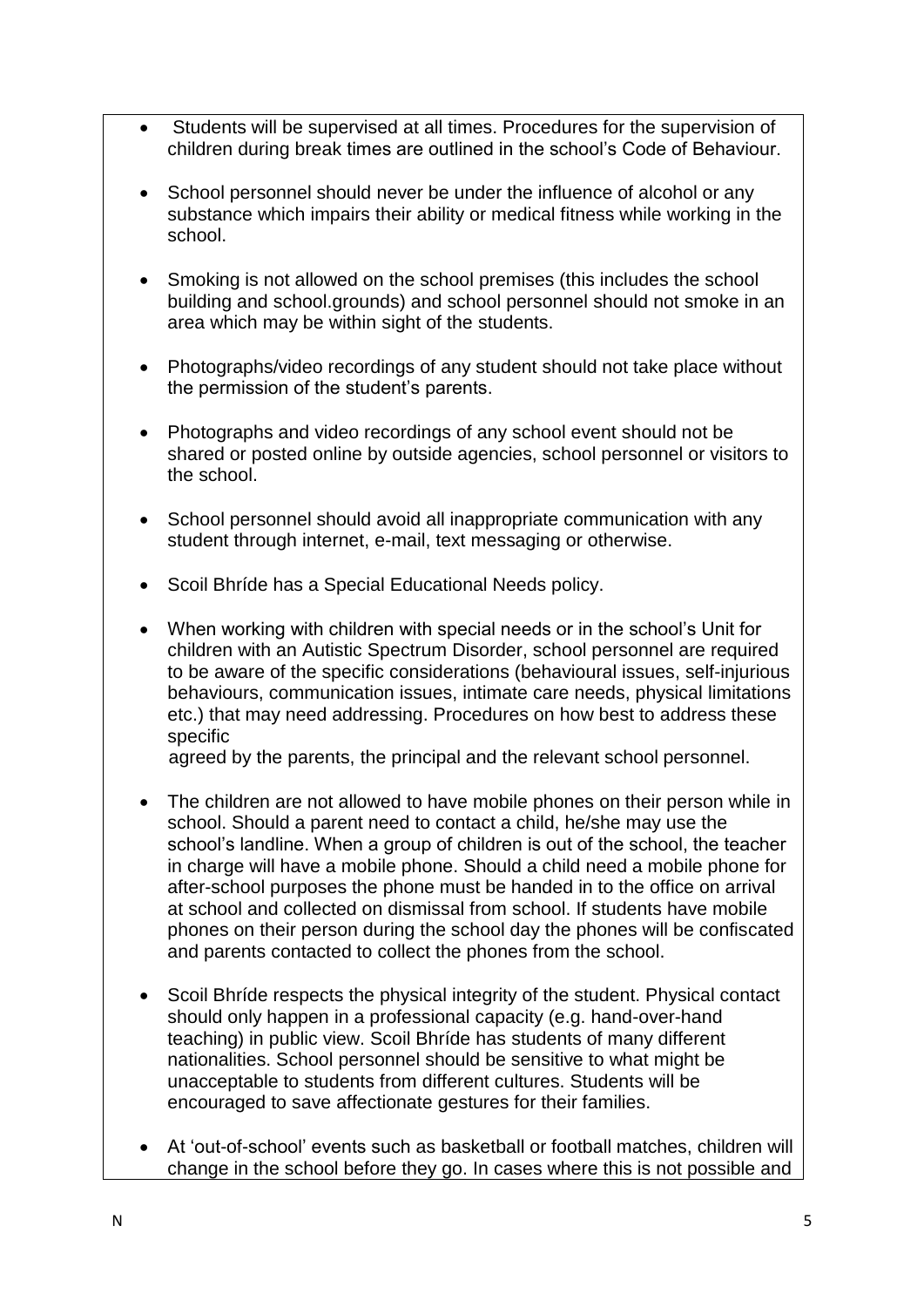that the children have to change at a sporting event, every effort will be made to ensure the privacy of the student is respected.

- Swimming:
- a. Every effort will be made to ensure that a male and a female teacher will accompany classes that are going swimming.
- b. Two changing rooms are provided for the children at the swimming pool (one for the girls and one for the boys). The teachers will supervise from the doorway of the changing rooms. A school employee should never find himself/herself in a situation where he/she is in the changing room alone with one child.
- c. As the swimming pool is open to the public during school sessions, it has been agreed with the swimming pool management, that children who may need to go to the toilet during the swimming session will be accompanied by a teacher/SNA to the 'Disabled' toilet and not the cubicles for 'Men' and 'Women'. The 'Disabled' toilet is a single cubicle and the child will not be in any danger of meeting any other person there. The teacher/SNA will remain outside and wait to accompany the child back to the pool.
- d. In general it is expected that the children going swimming from Scoil Bhríde will be in Third Class and will be able to dress, undress and dry themselves independently. Should a child need assistance with swimming caps, this assistance will be provided by the teacher at the edge of the pool. Should a child with special needs need assistance, this assistance will be provided following procedures that have been agreed with the child's parents/guardians.
- e. The children in our ASD classes may attend swimming lessons. Assistance, if required, will be given in the changing room to the students of these classes with prior parental consent and in the presence of other member(s) of staff.
- The school adheres to the requirements of the Garda vetting legislation and relevant DES circulars in relation to recruitment and Garda vetting.
- Scoil Bhríde has a Hire and Use of School Premises Policy.
- The class teacher (or another teacher in the school) will always be present when a visitor/guest speaker addresses a class. In such cases the subject matter will always be in accordance with school policies. The principal will always be consulted before anyone is invited to the school.
- The school is unable to facilitate requests from the public to use school toilets during the school day. Staff and visitors must use designated staff toilets only.
- All staff members will sign an annual confirmation that they adhere to the policy.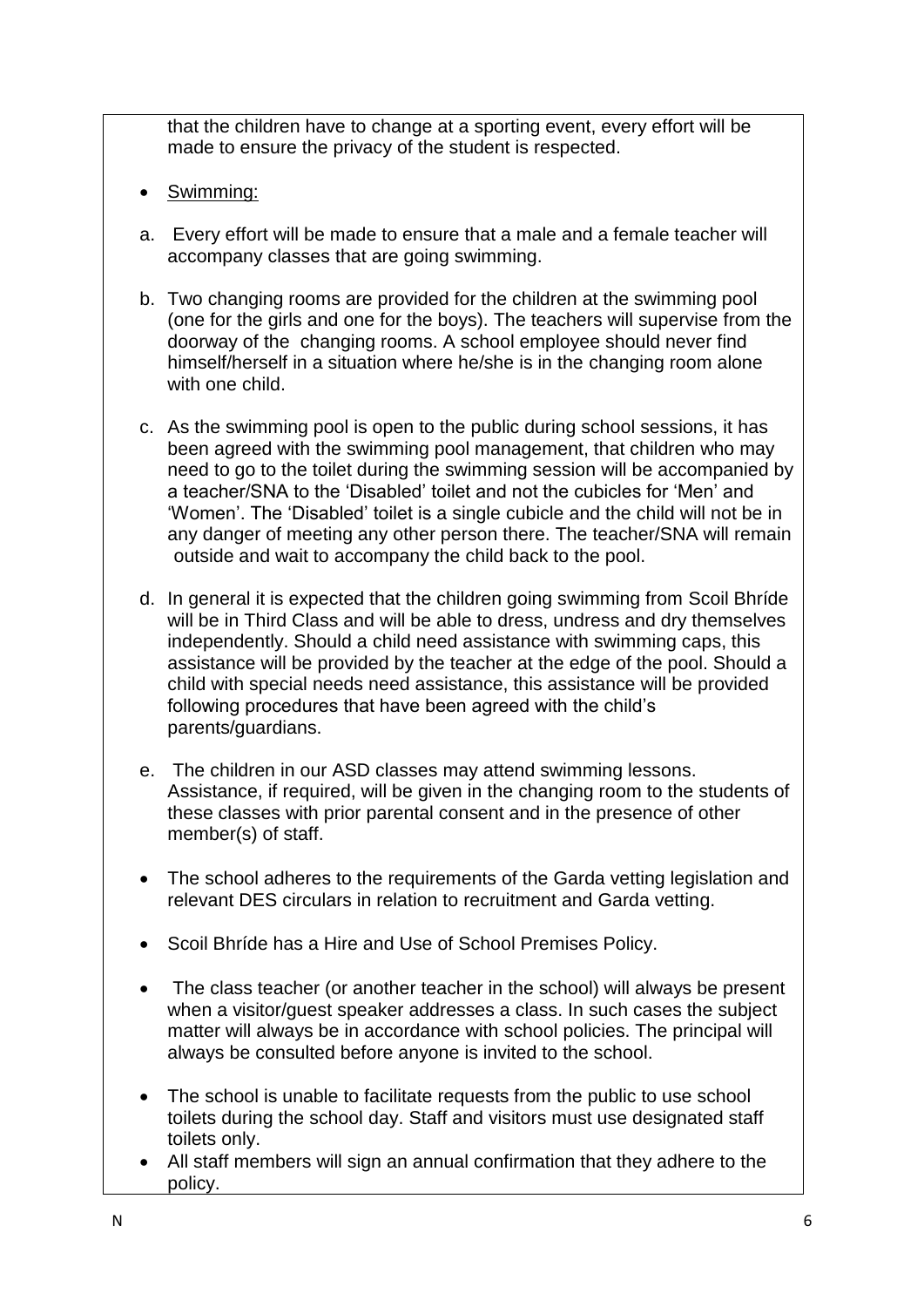**Important Note:** It should be noted that risk in the context of this risk assessment is the risk of "harm" as defined in the Children First Act 2015 and not general health and safety risk. The definition of harm is set out in Chapter 4 of the *Child Protection Procedures for Primary and Post- Primary Schools 2017*

In undertaking this risk assessment, the board of management has endeavoured to identify as far as possible the risks of harm that are relevant to this school and to ensure that adequate procedures are in place to manage all risks identified. While it is not possible to foresee and remove all risk of harm, the school has in place the procedures listed in this risk assessment to manage and reduce risk to the greatest possible extent.

This risk assessment has been completed by the Board of Management on ......... [date]. It shall be reviewed as part of the school's annual review of its Child Safeguarding Statement.

| Signed                           | Date |
|----------------------------------|------|
| Chairperson, Board of Management |      |
| Signed                           | Date |

Principal/Secretary to the Board of Management

## Child Safeguarding Statement

Scoil Bhríde is a primary school providing primary education to pupils from Junior Infants to Sixth Class.

In accordance with the requirements of the Children First Act 2015, Children First: National Guidance for the Protection and Welfare of Children 2017, the Child Protection Procedures for Primary and Post Primary Schools 2017 and Tusla Guidance on the preparation of Child Safeguarding Statements, the Board of Management of Scoil Bhríde has agreed the Child Safeguarding Statement set out in this document.

- 1 The Board of Management has adopted and will implement fully and without modification the Department's Child Protection Procedures for Primary and Post Primary Schools 2017 as part of this overall Child Safeguarding Statement
- 2 The Designated Liaison Person (DLP) is Mr. Joe Hartnett (Principal)
- 3 The Deputy Designated Liaison Person (Deputy DLP is Ms. Mary French (Deputy Principal)
- 4 The Board of Management recognises that child protection and welfare considerations permeate all aspects of school life and must be reflected in all of the school's policies, procedures, practices and activities In its policies, procedures, practices and activities, the school will adhere to the following principles of best practice in child protection and welfare:

The school will:

- recognise that the protection and welfare of children is of paramount importance, regardless of all other considerations;
- fully comply with its statutory obligations under the Children First Act 2015 and other relevant legislation relating to the protection and welfare of children;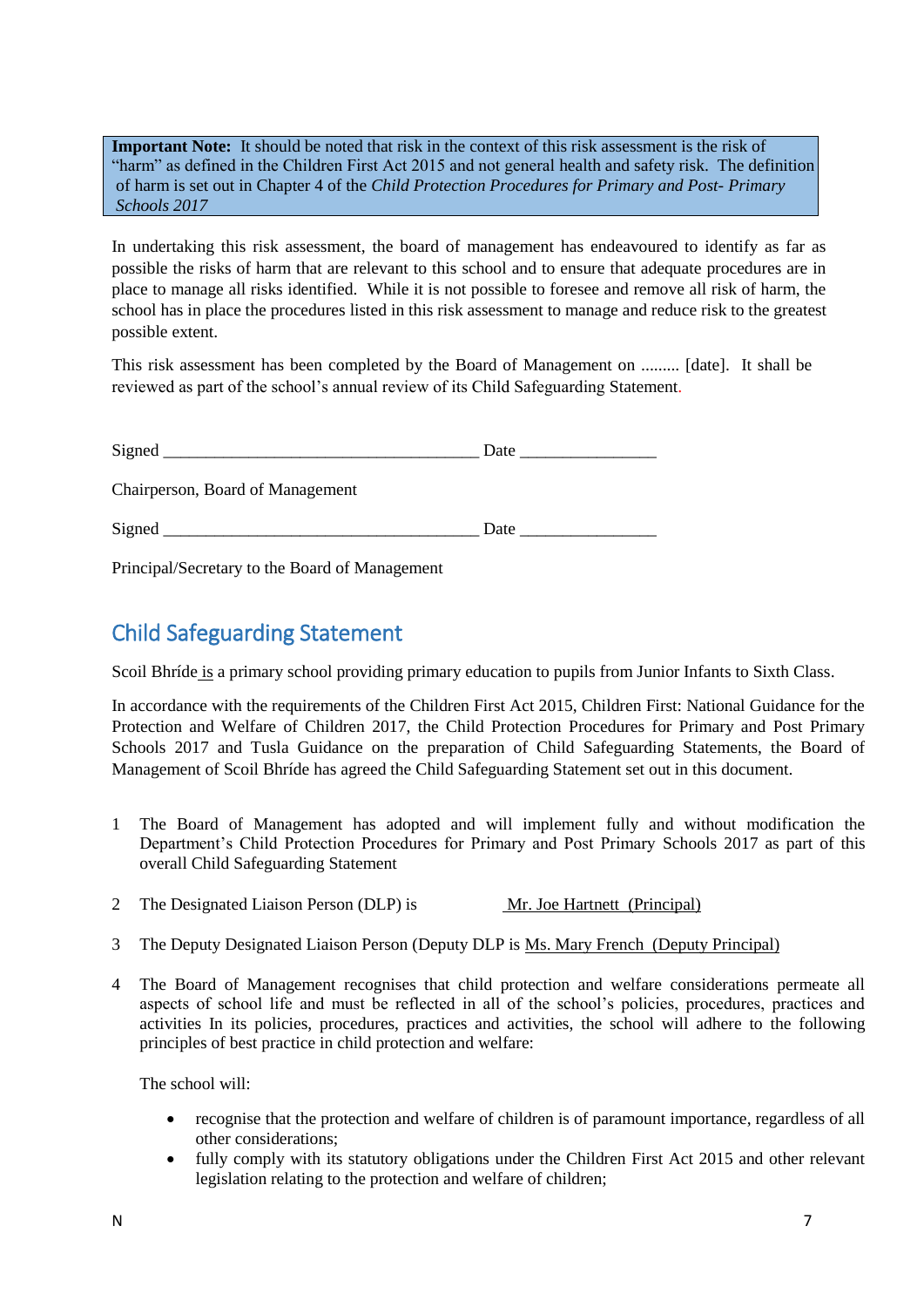- fully co-operate with the relevant statutory authorities in relation to child protection and welfare matters
- adopt safe practices to minimise the possibility of harm or accidents happening to children and protect workers from the necessity to take unnecessary risks that may leave themselves open to accusations of abuse or neglect;
- develop a practice of openness with parents and encourage parental involvement in the education of their children; and
- fully respect confidentiality requirements in dealing with child protection matters.

The school will also adhere to the above principles in relation to any adult pupil with a special vulnerability.

- 5 The following procedures/measures are in place:
	- In relation to any member of staff who is the subject of any investigation (howsoever described) in respect of any act, omission or circumstance in respect of a child attending the school, the school adheres to the relevant procedures set out in Chapter 7 of the Child Protection Procedures for Primary and Post-Primary Schools 2017 and to the relevant agreed disciplinary procedures for school staff which are published on the DES website.
	- In relation to the selection or recruitment of staff and their suitability to work with children, the school adheres to the statutory vetting requirements of the National Vetting Bureau (Children and Vulnerable Persons) Acts 2012 to 2016 and to the wider duty of care guidance set out in relevant Garda vetting and recruitment circulars published by the DES and available on the DES website.
	- In relation to the provision of information and, where necessary, instruction and training, to staff in respect of the identification of the occurrence of harm (as defined in the 2015 Act) the school-
		- Has provided each member of staff with a copy of the school's Child Safeguarding Statement
		- $\triangleright$  Ensures all new staff are provided with a copy of the school's Child Safeguarding Statement
		- $\triangleright$  Encourages staff to avail of relevant training
		- $\triangleright$  Encourages Board of Management members to avail of relevant training
		- The Board of Management maintains records of all staff and Board member training
	- In relation to reporting of child protection concerns to Tusla, all school personnel are required to adhere to the procedures set out in the Child Protection Procedures for Primary and Post-Primary Schools 2017, including in the case of registered teachers, those in relation to mandated reporting under the Children First Act 2015.
	- In this school the Board has appointed the abovenamed DLP as the "relevant person" (as defined in the Children First Act 2015) to be the first point of contact in respect of the s child safeguarding statement.
	- All registered teachers employed by the school are mandated persons under the Children First Act 2015.
	- In accordance with the Children First Act 2015, the Board has carried out an assessment of any potential for harm to a child while attending the school or participating in school activities. A written assessment setting out the areas of risk identified and the school's procedures for managing those risks is attached as an appendix to these procedures.
	- The various procedures referred to in this Statement can be accessed via the school's website, the DES website or will be made available on request by the school.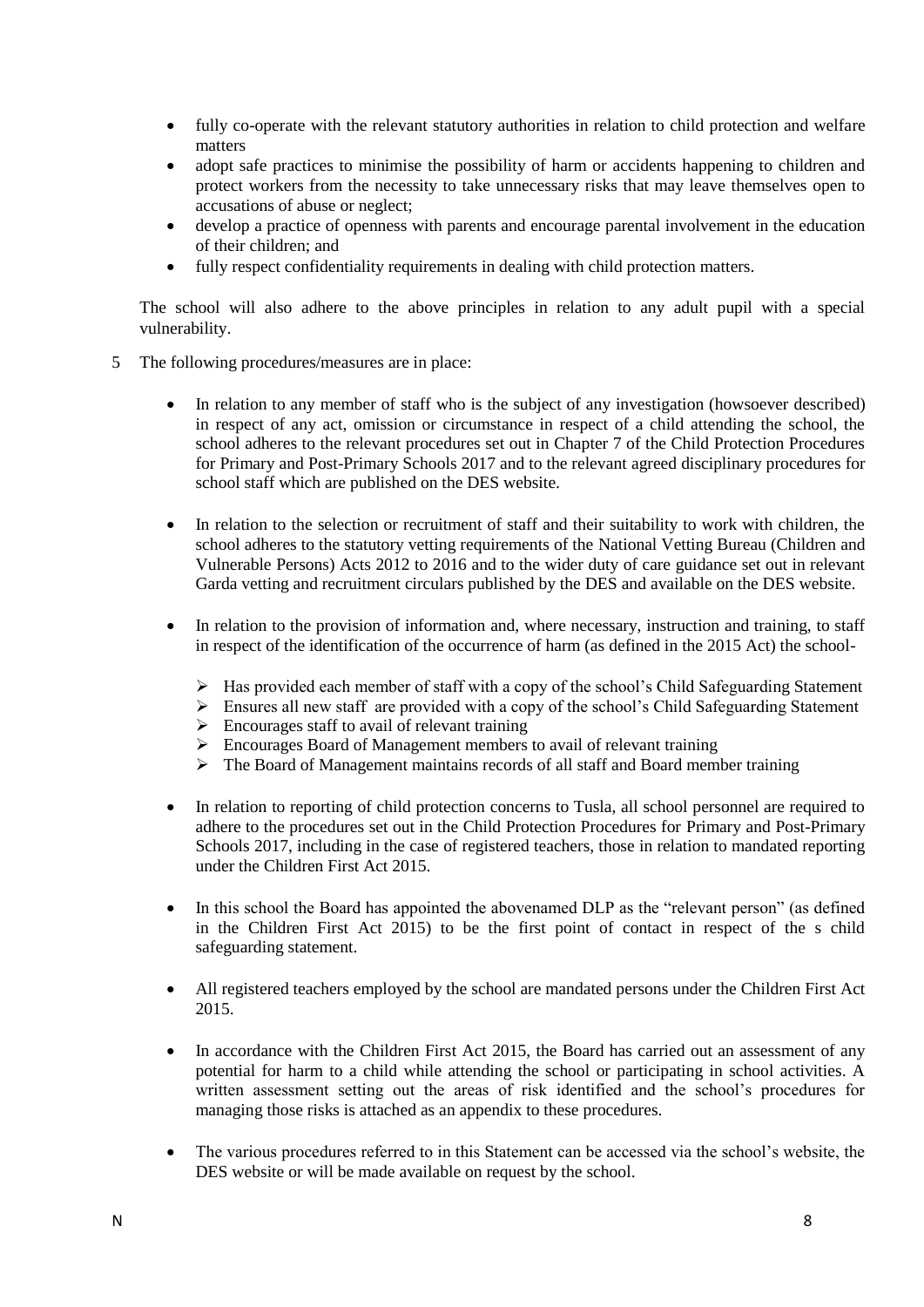**Note:** The above is not intended as an exhaustive list. Individual Boards of Management shall also include in this section such other procedures/measures that are of relevance to the school in question.

- 6 This statement has been published on the school's website and has been provided to all members of school personnel, the Parents' Association (if any) and the patron. It is readily accessible to parents and guardians on request. A copy of this Statement will be made available to Tusla and the Department if requested.
- 7 This Child Safeguarding Statement will be reviewed annually or as soon as practicable after there has been a material change in any matter to which this statement refers.

This Child Safeguarding Statement was adopted by the Board of Management on \_\_\_\_\_\_\_\_\_\_\_\_\_\_\_\_\_ [date].

| Signed: $\_\_$                     | Signed: $\_\_$                                 |
|------------------------------------|------------------------------------------------|
| Chairperson of Board of Management | Principal/Secretary to the Board of Management |
|                                    |                                                |

Date: \_\_\_\_\_\_\_\_\_\_\_\_\_\_\_\_\_\_\_\_\_\_\_\_\_\_ Date: \_\_\_\_\_\_\_\_\_\_\_\_\_\_\_\_\_\_\_

## Checklist for Review of the Child Safeguarding Statement

The *Child Protection Procedures for Primary and Post-Primary Schools 2017* require the Board of Management must undertake a review of its Child Safeguarding Statement and that the following checklist shall be used for this purpose. The review must be completed every year or as soon as practicable after there has been a material change in any matter to which the Child Safeguarding Statement refers. Undertaking an annual review will also ensure that a school also meets its statutory obligation under section 11(8) of the Children First Act 2015, to review its Child Safeguarding Statement every two years.

The checklist is designed as an aid to conducting this review and is not intended as an exhaustive list of the issues to be considered. Individual Boards of Management shall include other items in the checklist that are of relevance to the school in question.

As part of the overall review process, Boards of Management should also assess relevant school policies, procedures, practices and activities vis a vis their adherence to the principles of best practice in child protection and welfare as set out in the school's Child Safeguarding Statement, the Children First Act 2015 and the *Child Protection Procedures for Primary and Post-Primary Schools 2017.*

|    |                                                                                          | Yes/No |
|----|------------------------------------------------------------------------------------------|--------|
|    | 1. Has the Board formally adopted a Child Safeguarding Statement in accordance with      |        |
|    | the 'Child Protection Procedures for Primary and Post Primary Schools 2017'?             |        |
|    | 2. As part of the school's Child Safeguarding Statement, has the Board formally adopted, |        |
|    | without modification, the 'Child Protection Procedures for Primary and Post Primary      |        |
|    | Schools 2017"?                                                                           |        |
| 3. | Does the school's Child Safeguarding Statement include a written assessment of risk as   |        |
|    | required under the Children First Act 2015?                                              |        |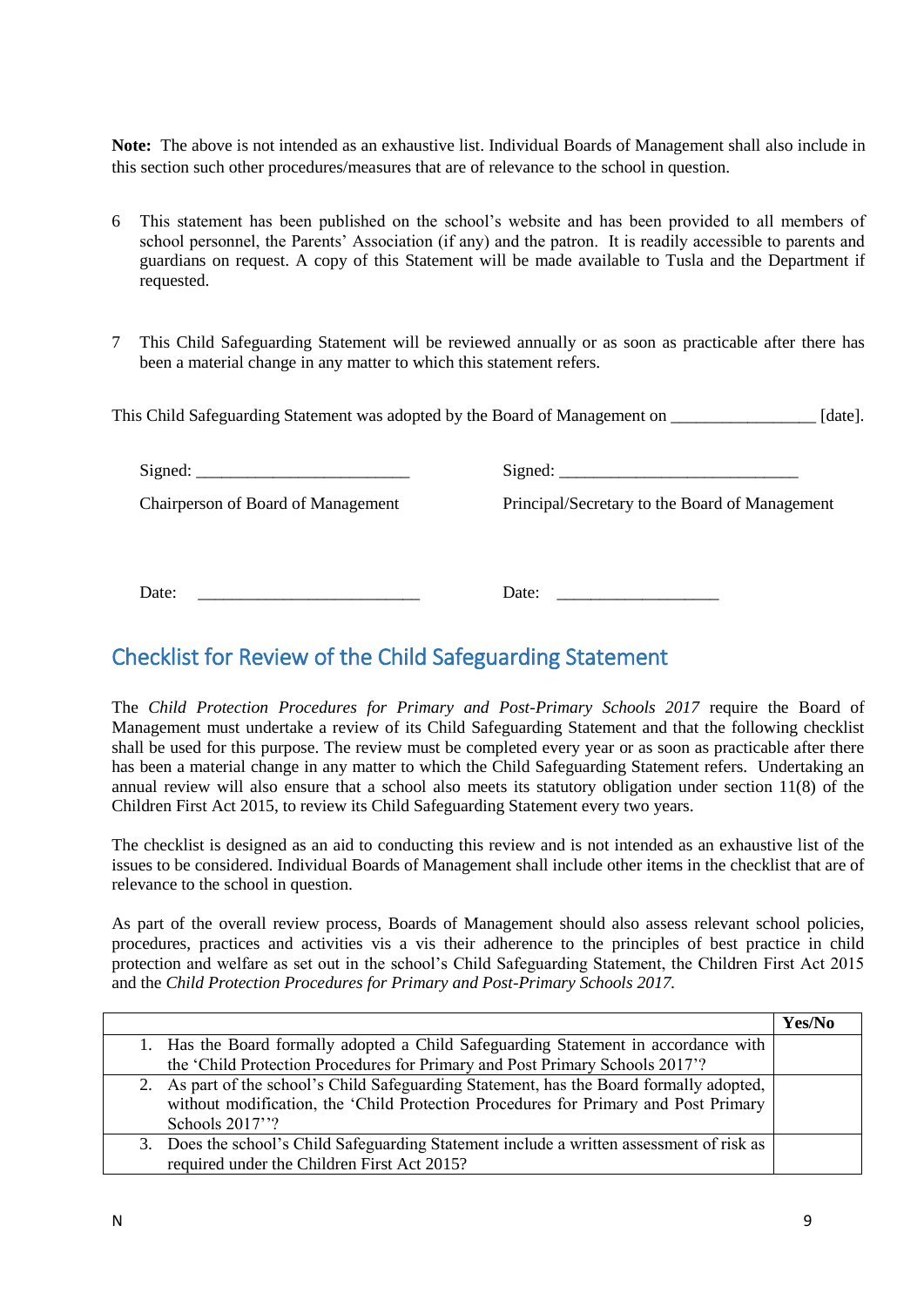|                                                                                                  | Yes/No |
|--------------------------------------------------------------------------------------------------|--------|
| Has the Board reviewed and updated where necessary the written assessment of risk as<br>4.       |        |
| part of this overall review?                                                                     |        |
| Has the DLP attended available child protection training?<br>5.                                  |        |
| Has the Deputy DLP attended available child protection training?<br>6.                           |        |
| Have any members of the Board attended child protection training?<br>7.                          |        |
| Are there both a DLP and a Deputy DLP currently appointed?<br>8.                                 |        |
| Are the relevant contact details (Tusla and An Garda Síochána) to hand?<br>9.                    |        |
| 10. Has the Board arrangements in place to communicate the school's Child Safeguarding           |        |
| Statement to new school personnel?                                                               |        |
| 11. Is the Board satisfied that all school personnel have been made aware of their               |        |
| responsibilities under the 'Child Protection Procedures for Primary and Post Primary             |        |
| Schools 2017' and the Children First Act 2015?                                                   |        |
| 12. Has the Board received a Principal's Child Protection Oversight Report at each Board         |        |
| meeting held since the last review was undertaken?                                               |        |
| 13. Since the Board's last review, was the Board informed of any child protection reports        |        |
| made to Tusla/An Garda Síochána by the DLP?                                                      |        |
| 14. Since the Board's last review, was the Board informed of any cases where the DLP             |        |
| sought advice from Tusla/and as a result of this advice, no report to the HSE was                |        |
| made?                                                                                            |        |
| 15. Since the Board's last review, was the Board informed of any cases where an                  |        |
| allegation of abuse or neglect was made against any member of school personnel?                  |        |
| 16. Has the Board been provided with and reviewed all documents relevant to the                  |        |
| Principal's Child Protection Oversight Report?                                                   |        |
| 17. Is the Board satisfied that the child protection procedures in relation to the making of     |        |
| reports to Tusla/An Garda Síochána were appropriately followed in each case                      |        |
| reviewed?                                                                                        |        |
| 18. Is the Board satisfied that, since the last review, all appropriate actions are being or     |        |
| have been taken in respect of any member of school personnel against whom an                     |        |
| allegation of abuse or neglect has been made?*                                                   |        |
| 19. Were child protection matters reported to the Board appropriately recorded in the            |        |
| Board minutes?                                                                                   |        |
| 20. Is the Board satisfied that all records relating to child protection are appropriately filed |        |
| and stored securely?                                                                             |        |
| 21. Has the Board been notified by any parent in relation to that parent not receiving the       |        |
| standard notification required under section 5.6 of the 'Child Protection Procedures for         |        |
| Primary and Post Primary Schools 2017'                                                           |        |
| 22. In relation to any cases identified at question 21 above, has the Board ensured that any     |        |
| notifications required section 5.6 of the 'Child Protection Procedures for Primary and           |        |
| Post Primary Schools 2017' were subsequently issued by the DLP?                                  |        |
| 23. Has the Board ensured that the Parents' Association (if any), has been provided with         |        |
| the school's Child Safeguarding Statement?                                                       |        |
| 24. Has the Board ensured that the patron has been provided with the school's Child              |        |
| <b>Safeguarding Statement?</b>                                                                   |        |
| 25. Has the Board ensured that the school's Child Safeguarding Statement is available to         |        |
| parents on request?                                                                              |        |
| 26. Has the Board ensured that the Stay Safe programme is implemented in full in the             |        |
| school? (applies to primary schools)                                                             |        |
| 27. Has the Board ensured that the Wellbeing Programme for Junior Cycle students is              |        |
| implemented in full in the school? (applies to post-primary schools)                             |        |
| 28. Has the Board ensured that the SPHE curriculum is implemented in full in the school?         |        |
| 29. Is the Board satisfied that the statutory requirements for Garda Vetting have been met       |        |
| in respect of all school personnel (employees and volunteers)? *                                 |        |
|                                                                                                  |        |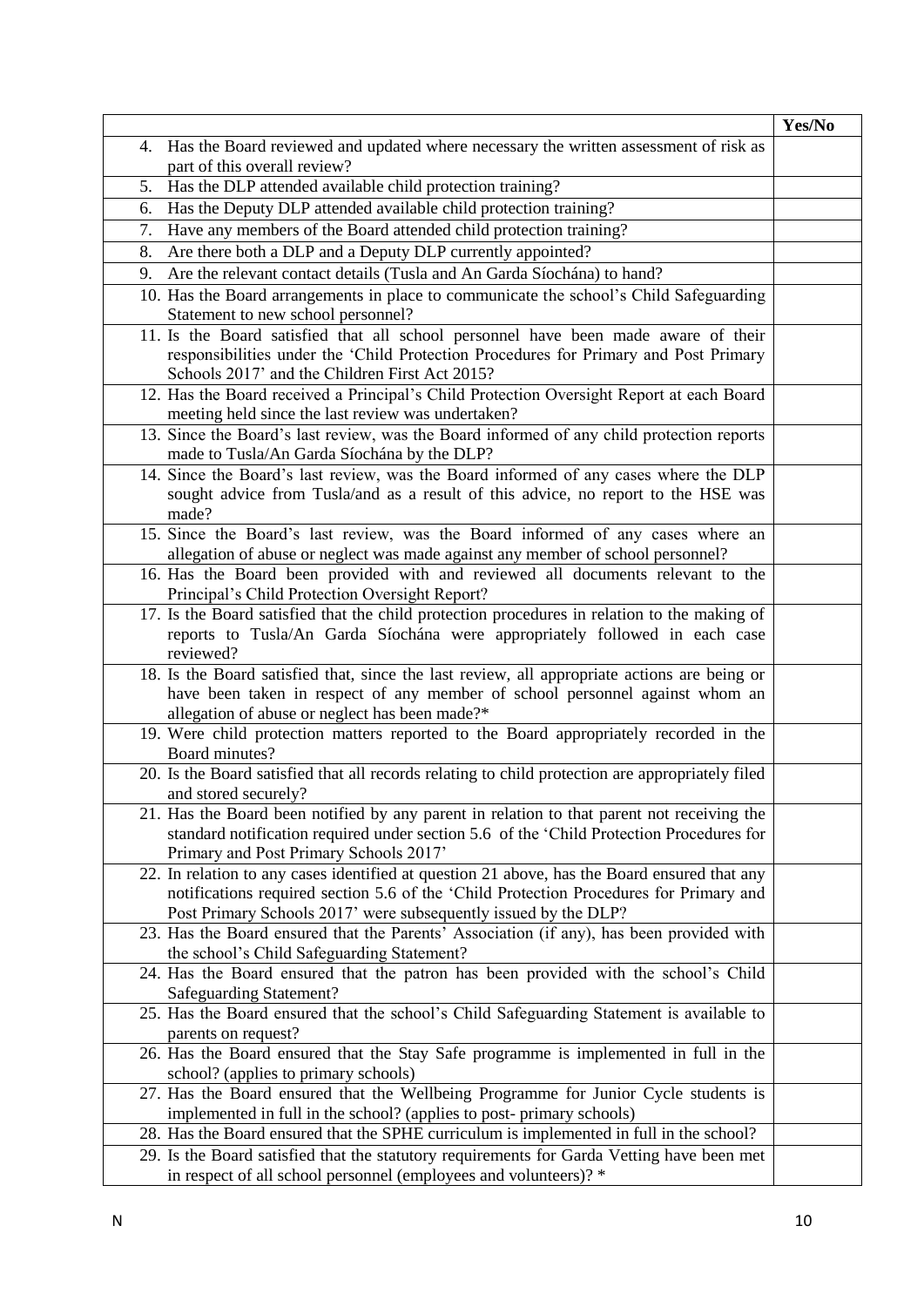|                                                                                               | Yes/No |
|-----------------------------------------------------------------------------------------------|--------|
| 30. Is the Board satisfied that the Department's requirements in relation to the provision of |        |
| a child protection related statutory declaration and associated form of undertaking have      |        |
| been met in respect of persons appointed to teaching and non-teaching positions?*             |        |
| 31. Is the Board satisfied that, from a child protection perspective, thorough recruitment    |        |
| and selection procedures are applied by the school in relation to all school personnel        |        |
| (employees and volunteers)?*                                                                  |        |
| 32. Has the Board considered and addressed any complaints or suggestions for                  |        |
| improvements regarding the school's Child Safeguarding Statement?                             |        |
| 33. Has the Board sought the feedback of parents in relation to the school's compliance       |        |
| with the requirements of the child safeguarding requirements of the 'Child Protection         |        |
| Procedures for Primary and Post Primary Schools 2017'                                         |        |
| 34. Has the Board sought the feedback of pupils in relation to the school's child             |        |
| safeguarding arrangements?                                                                    |        |
| 35. Is the Board satisfied that the 'Child Protection Procedures for Primary and Post         |        |
| Primary Schools 2017' are being fully and adequately implemented by the school?               |        |
| 36. Has the Board identified any aspects of the school's Child Safeguarding Statement         |        |
| and/or its implementation that require further improvement?                                   |        |
| 37. Has the Board put in place an action plan containing appropriate timelines to address     |        |
| those aspects of the school's Child Safeguarding Statement and/or its implementation          |        |
| that have been identified as requiring further improvement?                                   |        |
| 38. Has the Board ensured that any areas for improvement that that were identified in any     |        |
| previous review of the school's Child Safeguarding Statement have been adequately             |        |
| addressed?                                                                                    |        |

\*In schools where the ETB is the employer the responsibility for meeting the employer's requirements rests with the ETB concerned. In such cases, this question should be completed following consultation with the ETB.

Signed \_\_\_\_\_\_\_\_\_\_\_\_\_\_\_\_\_\_\_\_\_\_\_\_\_\_\_\_\_\_\_\_\_\_\_\_\_ Date \_\_\_\_\_\_\_\_\_\_\_\_\_\_\_\_

Chairperson, Board of Management

Signed \_\_\_\_\_\_\_\_\_\_\_\_\_\_\_\_\_\_\_\_\_\_\_\_\_\_\_\_\_\_\_\_\_\_\_\_\_ Date \_\_\_\_\_\_\_\_\_\_\_\_\_\_\_\_

Principal/Secretary to the Board of Management